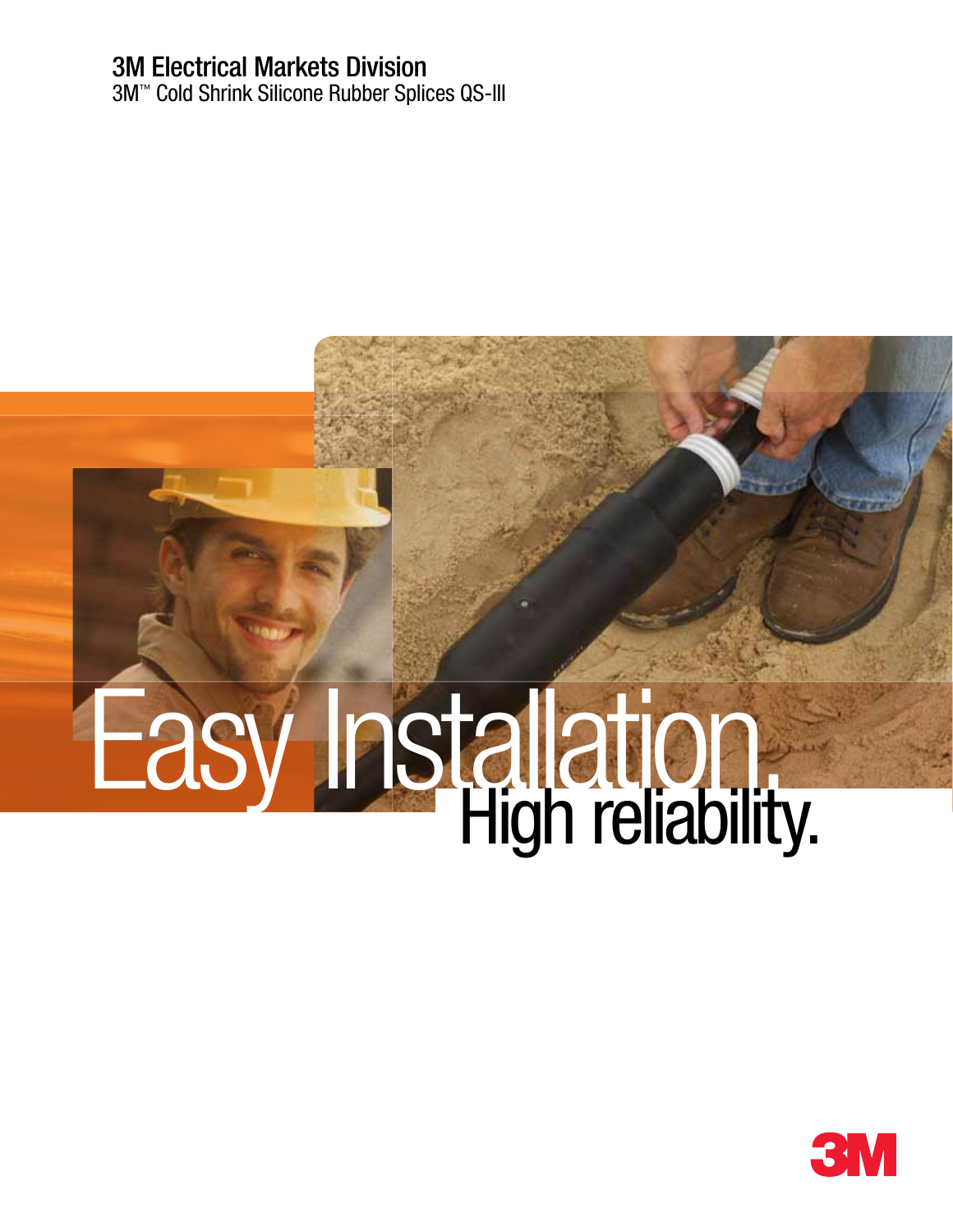

# **Revolutionizing<br>power cable splicing** with Cold Shrink

The 3M™ Cold Shrink Silicone Rubber Splice QS-III is designed to meet customer demands for easy, consistent installations by virtually eliminating the pushing, pulling or heating required by traditional splices. The QS-III splice features a silicone rubber body which provides excellent electrical properties and superior low temperature handling. Plus the QS-III splice meets or exceeds the requirements of most worldwide standards including IEEE 404 and European CENELEC HD629.

#### 3M Cold Shrink products bring tested reliability to splicing.

3M invented Cold Shrink technology over 40 years ago, so no one knows more about it than we do. The merits and reliability of Cold Shrink products have been proven with years of successful field use and laboratory testing.

3M QS-III splices eliminate heat applied and force fit methods, resulting in safer, more reliable, and lower cost installations.

#### Cold Shrink Benefits

- No heat, flames or special installation tools required
- Constant radial pressure enables consistent electrical interfaces
- Easy, fast and safe installation
- Symmetrical cable cutback dimensions
- Allows transitioning of different size cables
- Suitable for use with most industry-standard connectors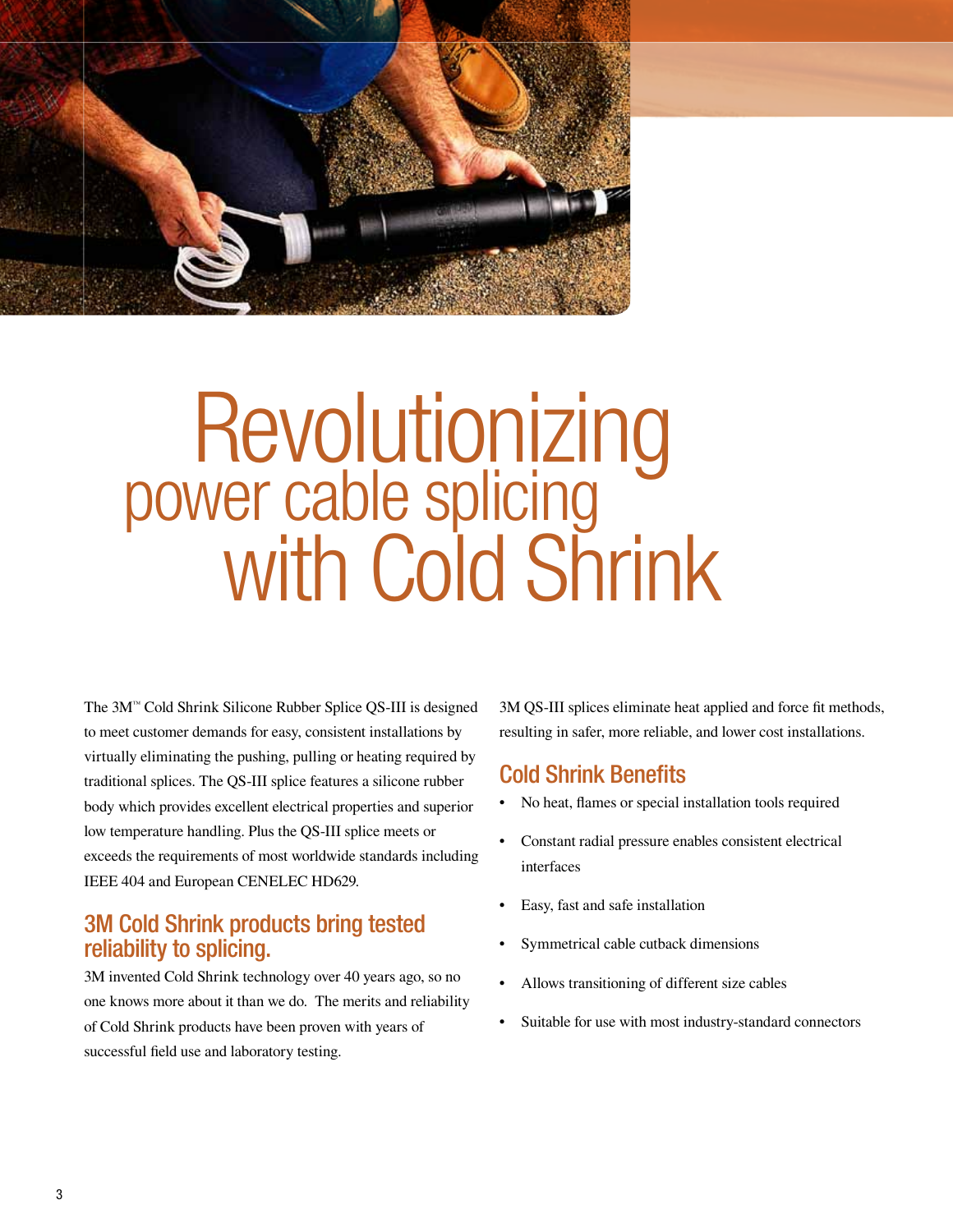

#### Splice Features

- Silicone body provides excellent electrical performance and superior low temperature handling
- Splice bodies are 100% factory tested
- One piece splice body design
- Field-proven technology
- Meets IEEE 404, Cenelec, and European VDE standards
- Wide cable range for individual splice bodies
- Allows easy size transitions within a splice range

3M™ Cold Shrink Silicone Rubber Splices QS-III come with the components required to make a complete splice for most types of cable and voltages from 5-46 kV.

For CN (concentric neutral) or JCN (jacketed concentric neutral) type shielded cables, there are two types of QS-III splice kits.

The 5400A series splice kits come with the splice body, a separate one-piece rejacketing tube and the components necessary to splice one cable. The kits can be ordered with or without a connector.

The 5400A-WG series splice kits also are for CN or JCN cables. These splice kits have splice bodies, bleeder wires and protective jacket tubes, all loaded on one core for ease of installation and minimal rejacketing. The components, except connectors, necessary to splice one cable are included in the kit.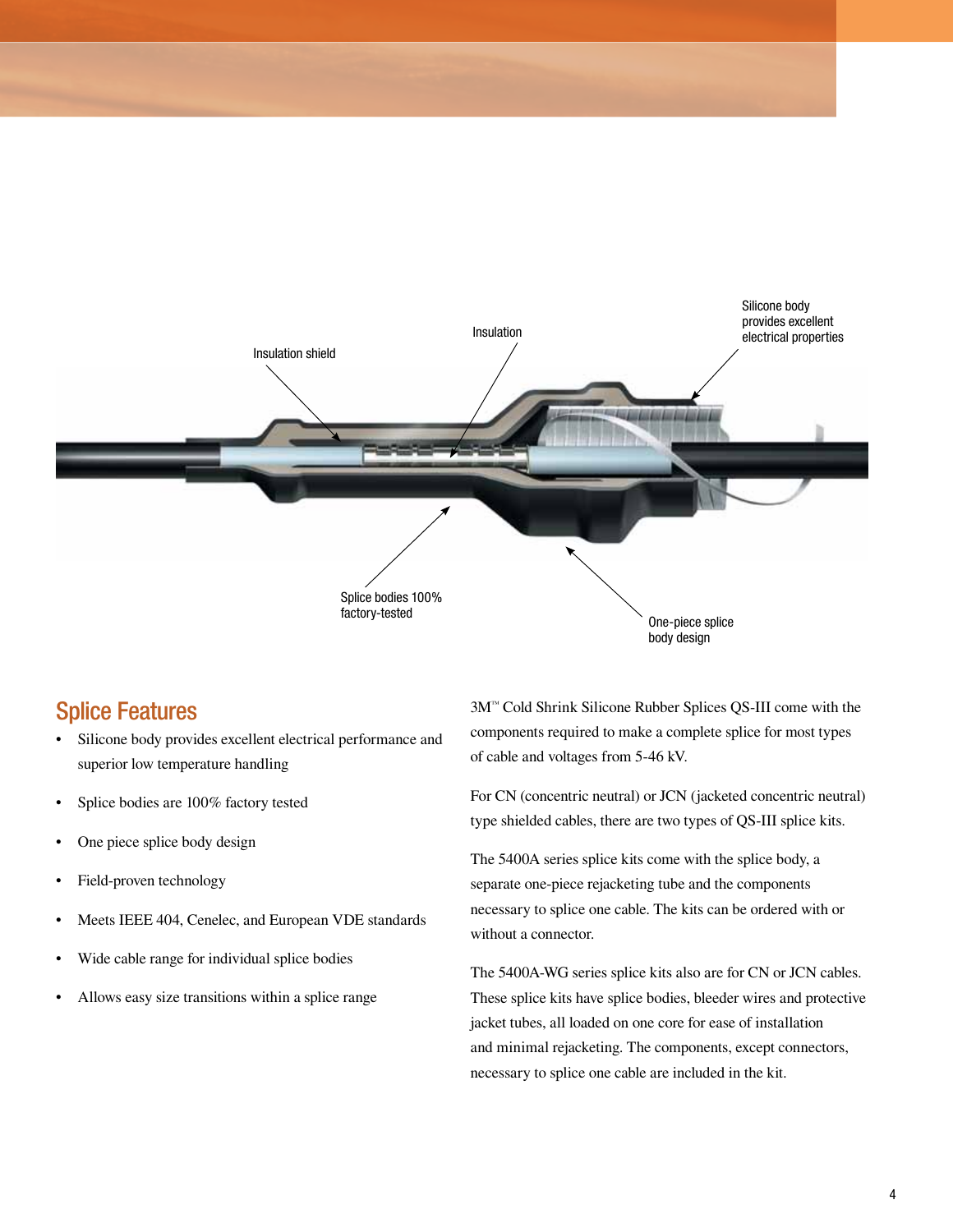## 3M™ Cold Shrink Silicone Rubber Splice QS-III

| <b>Product</b>         | UPC*          | <b>Primary Insulation O.D. Range</b> | <b>Conductor Size</b>                       | <b>Connector</b> |
|------------------------|---------------|--------------------------------------|---------------------------------------------|------------------|
| 15kV CN and JCN cables |               |                                      |                                             |                  |
| 5415A                  | 53470-0       | $0.64 - 1.01$ " (16,3-25,7 mm)       | 2-4/0 AWG (35-95 mm <sup>2</sup> )          | None             |
| 5415A-2-AL             | 53471-7       | $0.64 - 1.01$ " (16,3-25,7 mm)       | 2 AWG                                       | 20003            |
| 5415A-2-CU             | 53472-4       | $0.64 - 1.01$ " (16,3-25,7 mm)       | 2 AWG                                       | 10003            |
| 5415A-1-AL             | 53473-1       | $0.64 - 1.01$ " (16,3-25,7 mm)       | 1 AWG                                       | 20004            |
| 5415A-1-CU             | 53474-8       | $0.64 - 1.01$ " (16,3-25,7 mm)       | 1 AWG                                       | 10004            |
| 5415A-1/0-AL           | 53475-5       | $0.64 - 1.01$ " (16,3-25,7 mm)       | 1/0 AWG                                     | 20005            |
| 5415A-1/0-CU           | 53476-2       | $0.64 - 1.01$ " (16,3-25,7 mm)       | 1/0 AWG                                     | 10005            |
| 5415A-2/0-AL           | 53477-9       | $0.64 - 1.01$ " (16,3-25,7 mm)       | 2/0 AWG                                     | 20006            |
| 5415A-2/0-CU           | 53478-6       | $0.64 - 1.01$ " (16,3-25,7 mm)       | <b>2/0 AWG</b>                              | 10006            |
| 5415A-3/0-AL           | 53747-3       | $0.64 - 1.01$ " (16,3-25,7 mm)       | 3/0 AWG                                     | 20007            |
| 5415A-3/0-CU           | 53748-0       | $0.64 - 1.01$ " (16,3-25,7 mm)       | 3/0 AWG                                     | 10007            |
| 5415A-4/0-AL           | 53749-7       | $0.64 - 1.01$ " (16,3-25,7 mm)       | 4/0 AWG                                     | 20008            |
| 5415A-4/0-CU           | 53750-3       | $0.64 - 1.01$ " (16,3-25,7 mm)       | 4/0 AWG                                     | 10008            |
| 5416A                  | $44092 - 5 +$ | $0.84 - 1.38$ " (21,3-35,1 mm)       | 4/0 AWG-350 kcmil (95-185 mm <sup>2</sup> ) | None             |
| 5416A-4/0-AL           | $44093 - 2 +$ | $0.84 - 1.38$ " (21,3-35,1 mm)       | 4/0 AWG                                     | 20008            |
| 5416A-4/0-CU           | $44094 - 9 +$ | $0.84 - 1.38$ " (21,3-35,1 mm)       | 4/0 AWG                                     | 10008            |
| 5416A-250-AL           | $44096 - 3 +$ | $0.84 - 1.38$ " (21,3-35,1 mm)       | 250 kcmil                                   | 20009            |
| 5416A-250-CU           | $44097 - 0 +$ | $0.84 - 1.38$ " (21,3-35,1 mm)       | 250 kcmil                                   | 10009            |
| 5416A-350-AL           | $44098 - 7 +$ | $0.84 - 1.38$ " (21,3-35,1 mm)       | 350 kcmil                                   | 20011            |
| 5416A-350-CU           | $44099 - 4 +$ | $0.84 - 1.38$ " (21,3-35,1 mm)       | 350 kcmil                                   | 10011            |
| 5417A                  | $42124 - 5 +$ | 1.04-1.70" (26,4-43,2 mm)            | 350-750 kcmil (185-325 mm <sup>2</sup> )    | None             |
| 5417A-350-AL           | $42125 - 2 +$ | $1.04 - 1.70$ " (26,4-43,2 mm)       | 350 kcmil                                   | 20011            |
| 5417A-350-CU           | $44234 - 9 +$ | 1.04-1.70" (26,4-43,2 mm)            | 350 kcmil                                   | 10011            |
| 5417A-500-AL           | $42126 - 9 +$ | $1.04 - 1.70$ " (26,4-43,2 mm)       | 500 kcmil                                   | 20014            |
| 5417A-500-CU           | $44235-6+$    | 1.04-1.70" (26,4-43,2 mm)            | 500 kcmil                                   | 10014            |
| 5417A-750-AL           | $04587 - 8 +$ | $1.04 - 1.70$ " (26,4-43,2 mm)       | 750 kcmil                                   | 20019            |
| 5417A-750-CU           | $04588-5+$    | 1.04-1.70" (26,4-43,2 mm)            | 750 kcmil                                   | 10019            |
| 5417A-WG               | $44090 - 1 +$ | $1.04 - 1.70$ " (26,4-43,2 mm)       | 350-750 kcmil (185-325 mm <sup>2</sup> )    | None             |
| 5418A                  | $42128 - 3 +$ | 1.08-1.70" (27,4-43,2 mm)            | 500-1000 kcmil (240-500 mm <sup>2</sup> )   | None             |
| 5418A-500-AL           | $44403 - 9 +$ | 1.08-1.70" (27,4-43,2 mm)            | 500 kcmil                                   | 20014            |
| 5418A-500-CU           | $44404 - 6 +$ | 1.08-1.70" (27,4-43,2 mm)            | 500 kcmil                                   | 10014            |
| 5418A-750-AL           | $42129 - 0 +$ | 1.08-1.70" (27,4-43,2 mm)            | 750 kcmil                                   | 20019            |
| 5418A-750-CU           | $44236 - 3 +$ | 1.08-1.70" (27,4-43,2 mm)            | 750 kcmil                                   | 10019            |
| 5418A-1000-AL          | $42130 - 6 +$ | 1.08-1.70" (27,4-43,2 mm)            | 1000 kcmil                                  | 20024            |
| 5418A-1000-CU          | $44237 - 0 +$ | 1.08-1.70" (27,4-43,2 mm)            | 1000 kcmil                                  | 10024            |
| 5418A-WG               | $44091 - 8 +$ | 1.08-1.70" (27,4-43,2 mm)            | 500-1000 kcmil (240-500 mm <sup>2</sup> )   | None             |

\*UPC begins with 54007 unless noted otherwise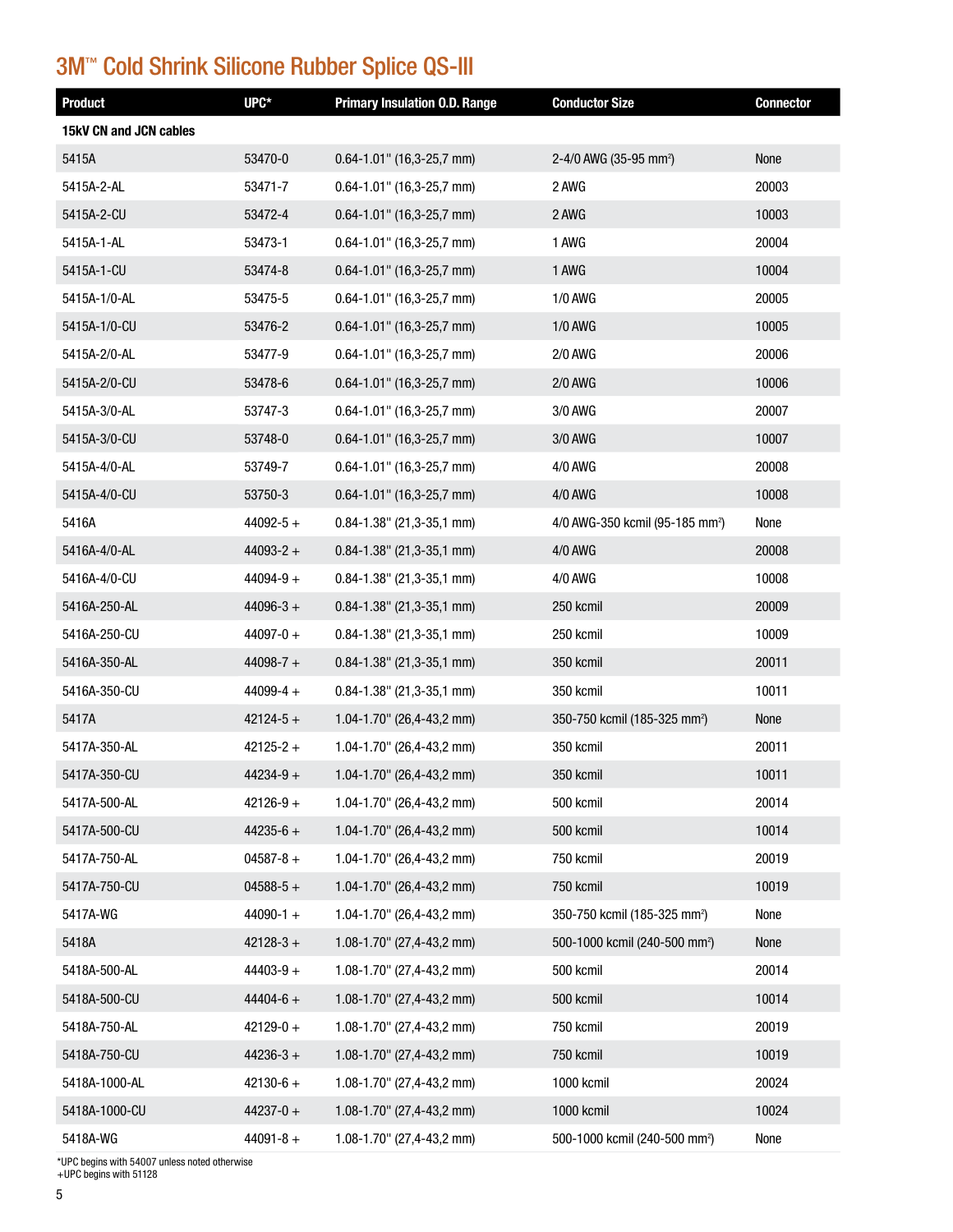| <b>Product</b>            | UPC*          | <b>Primary Insulation O.D. Range</b> | <b>Conductor Size</b>                     | <b>Connector</b> |
|---------------------------|---------------|--------------------------------------|-------------------------------------------|------------------|
| 25/28kV CN and JCN cables |               |                                      |                                           |                  |
| 5456A                     | 53793-0       | $0.84 - 1.36$ " (21,3-34,5 mm)       | 1 AWG-250 kcmil (50-120 mm <sup>2</sup> ) | None             |
| 5456A-1-AL                | 53794-7       | $0.84 - 1.36$ " (21,3-34,5 mm)       | 1 AWG                                     | 20004            |
| 5456A-1-CU                | 53795-4       | $0.84 - 1.36$ " (21,3-34,5 mm)       | 1 AWG                                     | 10004            |
| 5456A-1/0-AL              | 53796-1       | $0.84 - 1.36$ " (21,3-34,5 mm)       | 1/0 AWG                                   | 20005            |
| 5456A-1/0-CU              | 53797-8       | $0.84 - 1.36$ " (21,3-34,5 mm)       | 1/0 AWG                                   | 10005            |
| 5456A-2/0-AL              | 53798-5       | $0.84 - 1.36$ " (21,3-34,5 mm)       | <b>2/0 AWG</b>                            | 20006            |
| 5456A-2/0-CU              | 53799-2       | $0.84 - 1.36$ " (21,3-34,5 mm)       | <b>2/0 AWG</b>                            | 10006            |
| 5456A-3/0-AL              | 53800-5       | $0.84 - 1.36$ " (21,3-34,5 mm)       | 3/0 AWG                                   | 20007            |
| 5456A-3/0-CU              | 53801-2       | $0.84 - 1.36$ " (21,3-34,5 mm)       | 3/0 AWG                                   | 10007            |
| 5456A-4/0-AL              | 53802-9       | $0.84 - 1.36$ " (21,3-34,5 mm)       | 4/0 AWG                                   | 20008            |
| 5456A-4/0-CU              | 53803-6       | $0.84 - 1.36$ " (21,3-34,5 mm)       | 4/0 AWG                                   | 10008            |
| 5456A-250-AL              | 53935-4       | $0.84 - 1.36$ " (21,3-34,5 mm)       | 250 kcmil                                 | 20009            |
| 5456A-250-CU              | 53936-1       | $0.84 - 1.36$ " (21,3-34,5 mm)       | 250 kcmil                                 | 10009            |
| 5456A-WG                  | 53804-3       | $0.84 - 1.36$ " (21,3-34,5 mm)       | 1 AWG-250 kcmil (50-120 mm <sup>2</sup> ) | None             |
| 5457A                     | $42149-8 +$   | 1.07-1.70" (27,2-43,2 mm)            | 250-500 kcmil (120-240 mm <sup>2</sup> )  | None             |
| 5457A-250-AL              | 53836-4       | 1.07-1.70" (27,2-43,2 mm)            | 250 kcmil                                 | 20009            |
| 5457A-250-CU              | 53837-1       | 1.07-1.70" (27,2-43,2 mm)            | 250 kcmil                                 | 10009            |
| 5457A-350-AL              | $42132 - 0 +$ | 1.07-1.70" (27,2-43,2 mm)            | 350 kcmil                                 | 20011            |
| 5457A-350-CU              | $44238 - 7 +$ | 1.07-1.70" (27,2-43,2 mm)            | 350 kcmil                                 | 10011            |
| 5457A-500-AL              | $42133 - 7 +$ | $1.07 - 1.70$ " (27,2-43,2 mm)       | 500 kcmil                                 | 20014            |
| 5457A-500-CU              | $44239 - 4 +$ | 1.07-1.70" (27,2-43,2 mm)            | 500 kcmil                                 | 10014            |
| 5457A-WG                  | $43416 - 0 +$ | $1.07 - 1.70$ " (27,2-43,2 mm)       | 250-500 kcmil (120-240 mm <sup>2</sup> )  | None             |
| 5458A                     | $42908-1+$    | 1.24-2.07" (31,5-52,6 mm)            | 500-1000 kcmil (240-500 mm <sup>2</sup> ) | None             |
| 5458A-500-AL              | $04593-9+$    | 1.24-2.07" (31,5-52,6 mm)            | 500 kcmil                                 | 20014            |
| 5458A-500-CU              | $04594-6+$    | 1.24-2.07" (31,5-52,6 mm)            | 500 kcmil                                 | 10014            |
| 5458A-750-AL              | $42909 - 8 +$ | 1.24-2.07" (31,5-52,6 mm)            | 750 kcmil                                 | 20019            |
| 5458A-750-CU              | $44240 - 0 +$ | 1.24-2.07" (31,5-52,6 mm)            | 750 kcmil                                 | 10019            |
| 5458A-1000-AL             | $42910 - 4 +$ | 1.24-2.07" (31,5-52,6 mm)            | 1000 kcmil                                | 20024            |
| 5458A-1000-CU             | $44241 - 7 +$ | 1.24-2.07" (31,5-52,6 mm)            | 1000 kcmil                                | 10024            |
| 5458A-WG                  | $43417 - 7 +$ | 1.24-2.07" (31,5-52,6 mm)            | 500-1000 kcmil (240-500 mm <sup>2</sup> ) | None             |

\*UPC begins with 54007 unless noted otherwise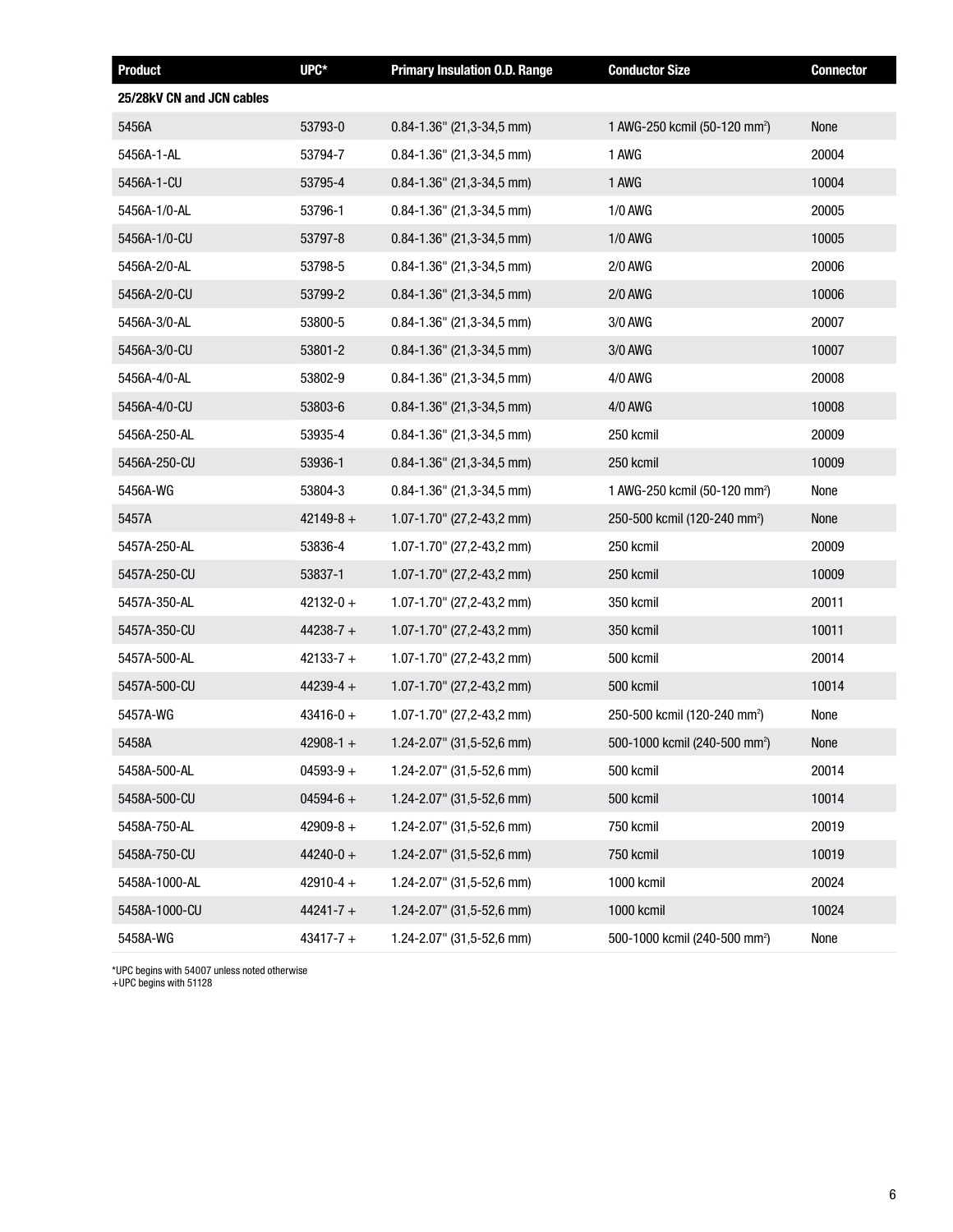## 3M™ Cold Shrink Silicone Rubber Splice QS-III

| <b>Product</b>         | UPC*          | <b>Primary Insulation O.D. Range</b> | <b>Conductor Size</b>                       | <b>Connector</b> |
|------------------------|---------------|--------------------------------------|---------------------------------------------|------------------|
| 35kV CN and JCN cables |               |                                      |                                             |                  |
| 5467A                  | $43051 - 3 +$ | 1.07-1.70" (27,2-43,2 mm)            | 1/0 AWG-350 kcmil (60-185 mm <sup>2</sup> ) | None             |
| 5467A-1/0-AL           | $43052 - 0 +$ | 1.07-1.70" (27,2-43,2 mm)            | 1/0 AWG                                     | 20005            |
| 5467A-1/0-CU           | $43057 - 5 +$ | 1.07-1.70" (27,2-43,2 mm)            | 1/0 AWG                                     | 10005            |
| 5467A-2/0-AL           | $43053 - 7 +$ | 1.07-1.70" (27,2-43,2 mm)            | <b>2/0 AWG</b>                              | 20006            |
| 5467A-2/0-CU           | $43058 - 2 +$ | 1.07-1.70" (27,2-43,2 mm)            | <b>2/0 AWG</b>                              | 10006            |
| 5467A-3/0-AL           | $43054 - 4 +$ | 1.07-1.70" (27,2-43,2 mm)            | 3/0 AWG                                     | 20007            |
| 5467A-3/0-CU           | $43059 - 9 +$ | 1.07-1.70" (27,2-43,2 mm)            | 3/0 AWG                                     | 10007            |
| 5467A-4/0-AL           | $43055 - 1 +$ | 1.07-1.70" (27,2-43,2 mm)            | 4/0 AWG                                     | 20008            |
| 5467A-4/0-CU           | $43060 - 5 +$ | 1.07-1.70" (27,2-43,2 mm)            | 4/0 AWG                                     | 10008            |
| 5467A-250-AL           | $43056 - 8 +$ | 1.07-1.70" (27,2-43,2 mm)            | 250 kcmil                                   | 20009            |
| 5467A-250-CU           | $43061 - 2 +$ | 1.07-1.70" (27,2-43,2 mm)            | 250 kcmil                                   | 10009            |
| 5467A-350-AL           | $04589 - 2 +$ | 1.07-1.70" (27,2-43,2 mm)            | 350 kcmil                                   | 20011            |
| 5467A-350-CU           | $04590 - 8 +$ | 1.07-1.70" (27,2-43,2 mm)            | 350 kcmil                                   | 10011            |
| 5467A-WG               | $53883 - 8 +$ | $1.07 - 1.70$ " (27,2-43,2 mm)       | 1/0 AWG-350 kcmil (60-185 mm <sup>2</sup> ) | None             |
| 5468A                  | $43062 - 9 +$ | 1.24-2.07" (31,5-52,6 mm)            | 350-1000 kcmil (185-500 mm <sup>2</sup> )   | None             |
| 5468A-350-AL           | $43063 - 6 +$ | $1.24 - 2.07$ " (31,5-52,6 mm)       | 350 kcmil                                   | 20011            |
| 5468A-350-CU           | $43067 - 4 +$ | 1.24-2.07" (31,5-52,6 mm)            | 350 kcmil                                   | 10011            |
| 5468A-500-AL           | $43064 - 3 +$ | $1.24 - 2.07$ " (31,5-52,6 mm)       | 500 kcmil                                   | 20014            |
| 5468A-500-CU           | $43068 - 1 +$ | 1.24-2.07" (31,5-52,6 mm)            | 500 kcmil                                   | 10014            |
| 5468A-750-AL           | $43065 - 0 +$ | 1.24-2.07" (31,5-52,6 mm)            | 750 kcmil                                   | 20019            |
| 5468A-750-CU           | $43069 - 8 +$ | 1.24-2.07" (31,5-52,6 mm)            | 750 kcmil                                   | 10019            |
| 5468A-1000-AL          | $43066 - 7 +$ | 1.24-2.07" (31,5-52,6 mm)            | 1000 kcmil                                  | 20024            |
| 5468A-1000-CU          | $43070 - 4 +$ | 1.24-2.07" (31,5-52,6 mm)            | 1000 kcmil                                  | 10024            |
| 5468A-WG               | $53909 - 5 +$ | 1.24-2.07" (31,5-52,6 mm)            | 350-1000 kcmil (185-500 mm <sup>2</sup> )   | None             |

\*UPC begins with 54007 unless noted otherwise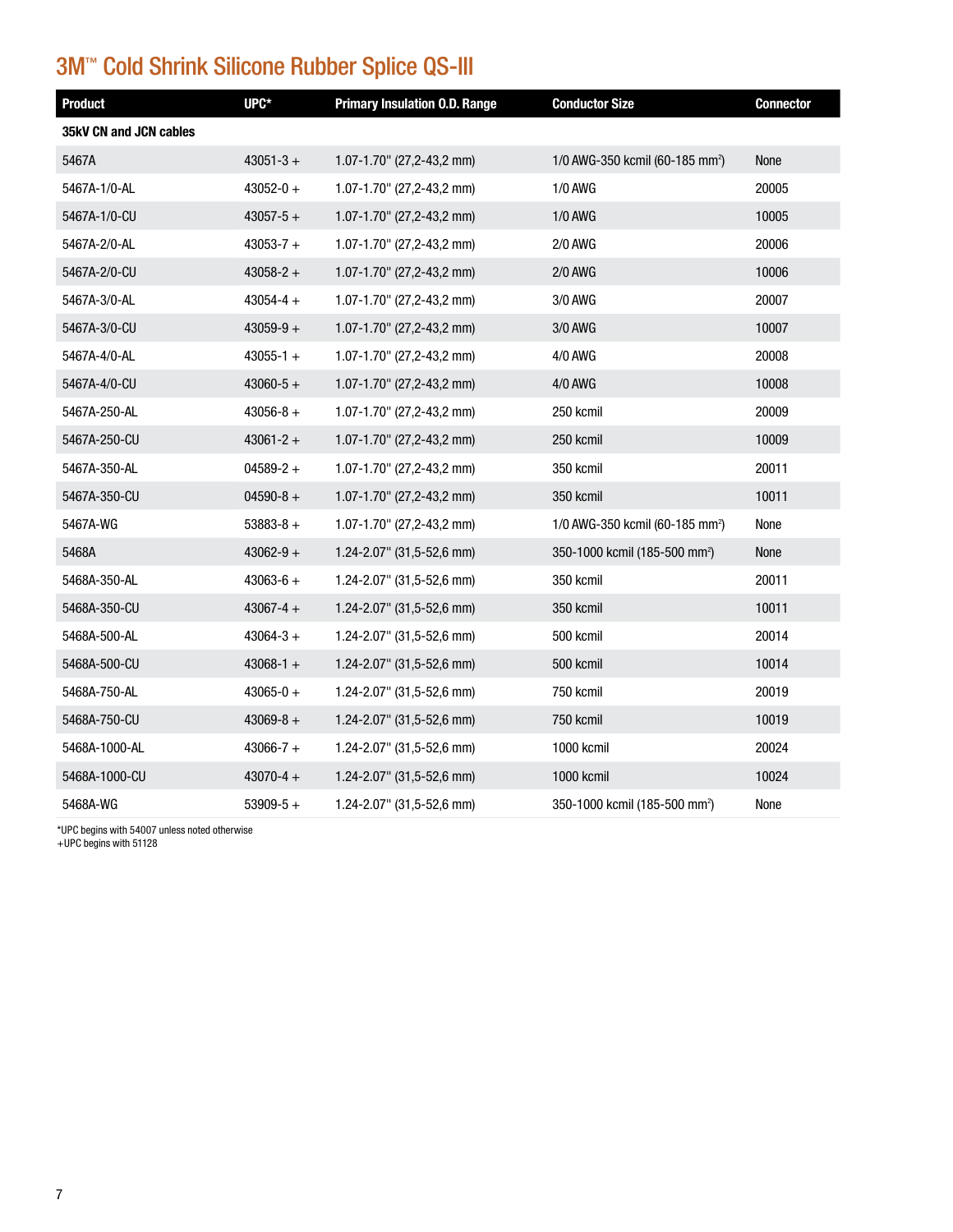| <b>Product</b>                            | UPC*          | <b>Primary Insulation O.D. Range</b> | <b>Conductor Size</b>                       | <b>Connector</b> |
|-------------------------------------------|---------------|--------------------------------------|---------------------------------------------|------------------|
| 15kV LC, wire, tape and UniShield® cables |               |                                      |                                             |                  |
| 5513A                                     | 53480-9       | $0.64 - 1.01$ " (16,3-25,7 mm)       | 2-4/0 AWG (35-95 mm <sup>2</sup> )          | None             |
| 5513A-2-AL                                | 53481-6       | $0.64 - 1.01$ " (16,3-25,7 mm)       | 2 AWG                                       | 20003            |
| 5513A-2-CU                                | 53482-3       | $0.64 - 1.01$ " (16,3-25,7 mm)       | 2 AWG                                       | 10003            |
| 5513A-1-AL                                | 53483-0       | $0.64 - 1.01$ " (16,3-25,7 mm)       | 1 AWG                                       | 20004            |
| 5513A-1-CU                                | 53484-7       | $0.64 - 1.01$ " (16,3-25,7 mm)       | 1 AWG                                       | 10004            |
| 5513A-1/0-AL                              | 53485-4       | $0.64 - 1.01$ " (16,3-25,7 mm)       | 1/0 AWG                                     | 20005            |
| 5513A-1/0-CU                              | 53486-1       | $0.64 - 1.01$ " (16,3-25,7 mm)       | 1/0 AWG                                     | 10005            |
| 5513A-2/0-AL                              | 53487-8       | $0.64 - 1.01$ " (16,3-25,7 mm)       | 2/0 AWG                                     | 20006            |
| 5513A-2/0-CU                              | 53488-5       | $0.64 - 1.01$ " (16,3-25,7 mm)       | <b>2/0 AWG</b>                              | 10006            |
| 5513A-3/0-AL                              | 53489-2       | $0.64 - 1.01$ " (16,3-25,7 mm)       | 3/0 AWG                                     | 20007            |
| 5513A-3/0-CU                              | 53490-8       | $0.64 - 1.01$ " (16,3-25,7 mm)       | 3/0 AWG                                     | 10007            |
| 5513A-4/0-AL                              | 53491-5       | $0.64 - 1.01$ " (16,3-25,7 mm)       | 4/0 AWG                                     | 20008            |
| 5513A-4/0-CU                              | 53492-2       | $0.64 - 1.01$ " (16,3-25,7 mm)       | 4/0 AWG                                     | 10008            |
| 5514A                                     | $44101 - 5 +$ | $0.84 - 1.38$ " (21,3-35,1 mm)       | 4/0 AWG-500 kcmil (95-240 mm <sup>2</sup> ) | None             |
| 5514A-4/0-AL                              | $44102 - 1 +$ | $0.84 - 1.38$ " (21,3-35,1 mm)       | 4/0 AWG                                     | 20008            |
| 5514A-4/0-CU                              | $44103 - 8 +$ | $0.84 - 1.38$ " (21,3-35,1 mm)       | 4/0 AWG                                     | 10008            |
| 5514A-250-AL                              | $44104 - 5 +$ | $0.84 - 1.38$ " (21,3-35,1 mm)       | 250 kcmil                                   | 20009            |
| 5514A-250-CU                              | $44105 - 2 +$ | $0.84 - 1.38$ " (21,3-35,1 mm)       | 250 kcmil                                   | 10009            |
| 5514A-350-AL                              | $44106 - 9 +$ | $0.84 - 1.38$ " (21,3-35,1 mm)       | 350 kcmil                                   | 20011            |
| 5514A-350-CU                              | $44107 - 6 +$ | $0.84 - 1.38$ " (21,3-35,1 mm)       | 350 kcmil                                   | 10011            |
| 5514A-500-AL                              | $44407 - 7 +$ | $0.84 - 1.38$ " (21,3-35,1 mm)       | 500 kcmil                                   | 20014            |
| 5514A-500-CU                              | $44408 - 4 +$ | $0.84 - 1.38$ " (21,3-35,1 mm)       | 500 kcmil                                   | 10014            |
| 5515A                                     | $42134 - 4 +$ | 1.04-1.70" (26,4-43,2 mm)            | 350-750 kcmil (185-325 mm <sup>2</sup> )    | None             |
| 5515A-350-AL                              | $42135 - 1 +$ | 1.04-1.70" (26,4-43,2 mm)            | 350 kcmil                                   | 20011            |
| 5515A-350-CU                              | $42898 - 5 +$ | 1.04-1.70" (26,4-43,2 mm)            | 350 kcmil                                   | 10011            |
| 5515A-500-AL                              | $42899 - 2 +$ | 1.04-1.70" (26,4-43,2 mm)            | 500 kcmil                                   | 20014            |
| 5515A-500-CU                              | $42136 - 8 +$ | 1.04-1.70" (26,4-43,2 mm)            | 500 kcmil                                   | 10014            |
| 5515A-750-AL                              | $42900 - 5 +$ | 1.04-1.70" (26,4-43,2 mm)            | 750 kcmil                                   | 20019            |
| 5515A-750-CU                              | $42137 - 5 +$ | 1.04-1.70" (26,4-43,2 mm)            | 750 kcmil                                   | 10019            |
| 5516A                                     | $42139 - 9 +$ | 1.08-1.70" (27,4-43,2 mm)            | 500-1000 kcmil (240-500 mm <sup>2</sup> )   | None             |
| 5516A-500-AL                              | $44405 - 3 +$ | 1.08-1.70" (27,4-43,2 mm)            | 500 kcmil                                   | 20014            |
| 5516A-500-CU                              | $44406 - 0 +$ | 1.08-1.70" (27,4-43,2 mm)            | 500 kcmil                                   | 10014            |
| 5516A-750-AL                              | $43254 - 8 +$ | 1.08-1.70" (27,4-43,2 mm)            | 750 kcmil                                   | 20019            |
| 5516A-750-CU                              | $43255 - 5 +$ | 1.08-1.70" (27,4-43,2 mm)            | 750 kcmil                                   | 10019            |
| 5516A-1000-AL                             | $42901 - 2 +$ | 1.08-1.70" (27,4-43,2 mm)            | 1000 kcmil                                  | 20024            |
| 5516A-1000-CU                             | $42106 - 1 +$ | 1.08-1.70" (27,4-43,2 mm)            | 1000 kcmil                                  | 10024            |

\*UPC begins with 54007 unless noted otherwise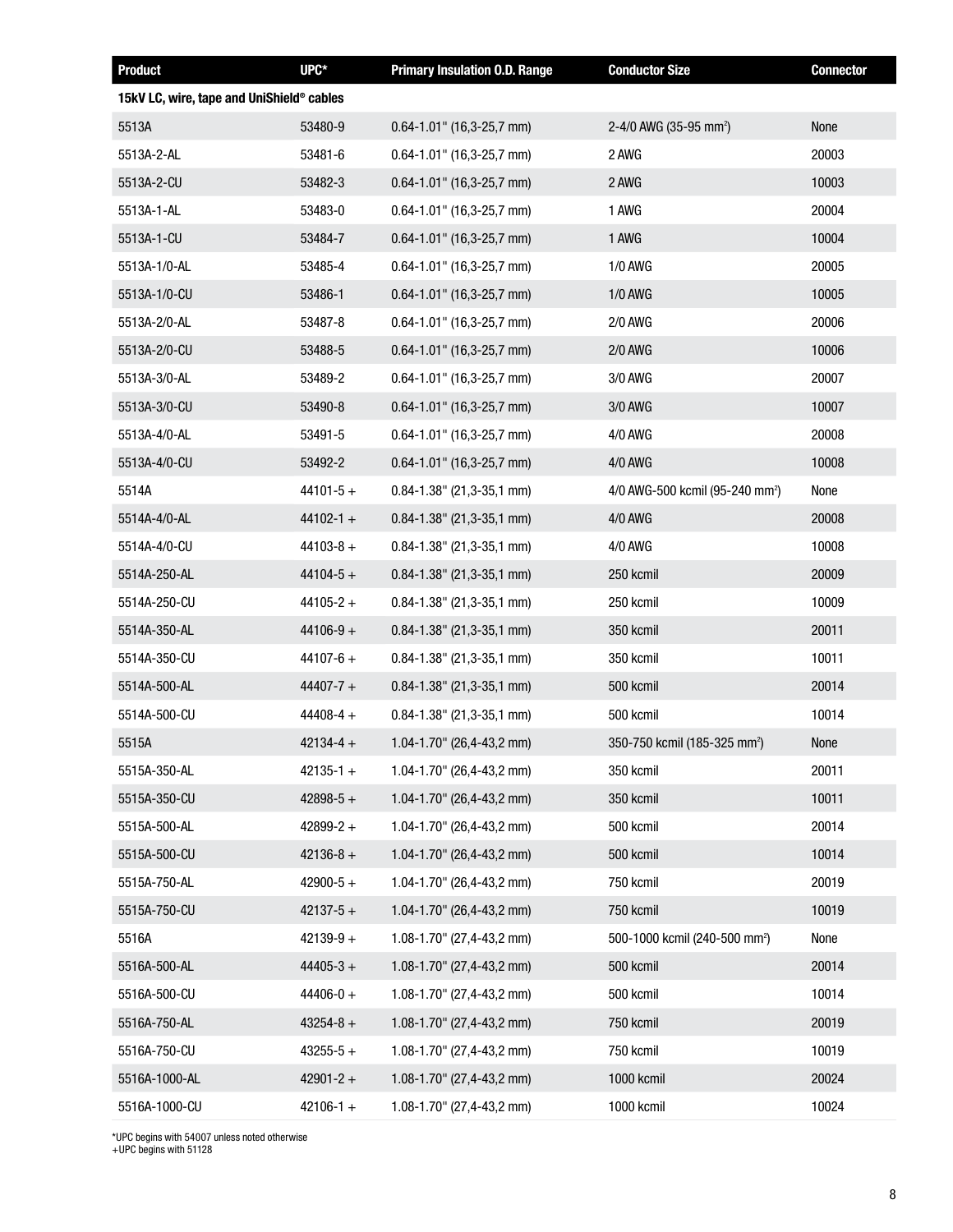## 3M™ Cold Shrink Silicone Rubber Splice QS-III

| <b>Product</b>                               | UPC*          | <b>Primary Insulation O.D. Range</b> | <b>Conductor Size</b>                       | <b>Connector</b> |  |
|----------------------------------------------|---------------|--------------------------------------|---------------------------------------------|------------------|--|
| 25/28kV LC, wire, tape and UniShield® cables |               |                                      |                                             |                  |  |
| 5524A                                        | 53922-4       | $0.84 - 1.36$ " (21,3-34,5 mm)       | 1 AWG-250 kcmil (50-120 mm <sup>2</sup> )   | None             |  |
| 5524A-1-AL                                   | 53923-1       | $0.84 - 1.36$ " (21,3-34,5 mm)       | 1 AWG                                       | 20004            |  |
| 5524A-1-CU                                   | 53924-8       | $0.84 - 1.36$ " (21,3-34,5 mm)       | 1 AWG                                       | 10004            |  |
| 5524A-1/0-AL                                 | 53925-5       | $0.84 - 1.36$ " (21,3-34,5 mm)       | 1/0 AWG                                     | 20005            |  |
| 5524A-1/0-CU                                 | 53926-2       | $0.84 - 1.36$ " (21,3-34,5 mm)       | 1/0 AWG                                     | 10005            |  |
| 5524A-2/0-AL                                 | 53927-9       | $0.84 - 1.36$ " (21,3-34,5 mm)       | 2/0 AWG                                     | 20006            |  |
| 5524A-2/0-CU                                 | 53928-6       | $0.84 - 1.36$ " (21,3-34,5 mm)       | 2/0 AWG                                     | 10006            |  |
| 5524A-3/0-AL                                 | 53929-3       | $0.84 - 1.36$ " (21,3-34,5 mm)       | 3/0 AWG                                     | 20007            |  |
| 5524A-3/0-CU                                 | 53930-9       | $0.84 - 1.36$ " (21,3-34,5 mm)       | 3/0 AWG                                     | 10007            |  |
| 5524A-4/0-AL                                 | 53931-6       | $0.84 - 1.36$ " (21,3-34,5 mm)       | 4/0 AWG                                     | 20008            |  |
| 5524A-4/0-CU                                 | 53932-3       | $0.84 - 1.36$ " (21,3-34,5 mm)       | 4/0 AWG                                     | 10008            |  |
| 5524A-250-AL                                 | 53933-0       | $0.84 - 1.36$ " (21,3-34,5 mm)       | 250 kcmil                                   | 20009            |  |
| 5524A-250-CU                                 | 53934-7       | $0.84 - 1.36$ " (21,3-34,5 mm)       | 250 kcmil                                   | 10009            |  |
| 5525A                                        | $42138 - 2 +$ | $1.07 - 1.70$ " (27,2-43,2 mm)       | 250-750 kcmil (120-325 mm <sup>2</sup> )    | None             |  |
| 5525A-250-AL                                 | 53845-6       | 1.07-1.70" (27,2-43,2 mm)            | 250 kcmil                                   | 20009            |  |
| 5525A-250-CU                                 | 53846-3       | 1.07-1.70" (27,2-43,2 mm)            | 250 kcmil                                   | 10009            |  |
| 5525A-350-AL                                 | $42140 - 5 +$ | 1.07-1.70" (27,2-43,2 mm)            | 350 kcmil                                   | 20011            |  |
| 5525A-350-CU                                 | $42902 - 9 +$ | $1.07 - 1.70$ " (27,2-43,2 mm)       | 350 kcmil                                   | 10011            |  |
| 5525A-500-AL                                 | $42141 - 2 +$ | 1.07-1.70" (27,2-43,2 mm)            | 500 kcmil                                   | 20014            |  |
| 5525A-500-CU                                 | $42903 - 6 +$ | 1.07-1.70" (27,2-43,2 mm)            | 500 kcmil                                   | 10014            |  |
| 5525A-750-AL                                 | $42904 - 3 +$ | 1.07-1.70" (27,2-43,2 mm)            | 750 kcmil                                   | 20019            |  |
| 5525A-750-CU                                 | $42127 - 6 +$ | $1.07 - 1.70$ " (27,2-43,2 mm)       | 750 kcmil                                   | 10019            |  |
| 5526A                                        | $42905 - 0 +$ | 1.24-2.07" (31,5-52,6 mm)            | 500-1000 kcmil (240-500 mm <sup>2</sup> )   | None             |  |
| 5526A-500-AL                                 | $04597 - 7 +$ | 1.24-2.07" (31,5-52,6 mm)            | 500 kcmil                                   | 20014            |  |
| 5526A-500-CU                                 | $04598 - 4 +$ | 1.24-2.07" (31,5-52,6 mm)            | 500 kcmil                                   | 10014            |  |
| 5526A-750-AL                                 | $04595 - 3 +$ | 1.24-2.07" (31,5-52,6 mm)            | 750 kcmil                                   | 20019            |  |
| 5526A-750-CU                                 | $04596 - 0 +$ | 1.24-2.07" (31,5-52,6 mm)            | 750 kcmil                                   | 10019            |  |
| 5526A-1000-AL                                | $42906 - 7 +$ | 1.24-2.07" (31,5-52,6 mm)            | 1000 kcmil                                  | 20024            |  |
| 5526A-1000-CU                                | $42907 - 4 +$ | 1.24-2.07" (31,5-52,6 mm)            | 1000 kcmil                                  | 10024            |  |
| 35kV LC, wire, tape and UniShield® cables    |               |                                      |                                             |                  |  |
| 5535A                                        | $43071 - 1 +$ | $1.07 - 1.70$ " (27,2-43,2 mm)       | 1/0 AWG-350 kcmil (60-185 mm <sup>2</sup> ) | None             |  |
| 5535A-1/0-AL                                 | $43072 - 8 +$ | $1.07 - 1.70$ " (27,2-43,2 mm)       | 1/0 AWG                                     | 20005            |  |
| 5535A-1/0-CU                                 | $43077 - 3 +$ | $1.07 - 1.70$ " (27,2-43,2 mm)       | 1/0 AWG                                     | 10005            |  |
| 5535A-2/0-AL                                 | $43073 - 5 +$ | $1.07 - 1.70$ " (27,2-43,2 mm)       | 2/0 AWG                                     | 20006            |  |
| 5535A-2/0-CU                                 | $43078 - 0 +$ | 1.07-1.70" (27,2-43,2 mm)            | 2/0 AWG                                     | 10006            |  |
| <b>E4007</b> unloss noted otherwise          |               |                                      |                                             |                  |  |

\*UPC begins with 54007 unless noted otherwise +UPC begins with 51128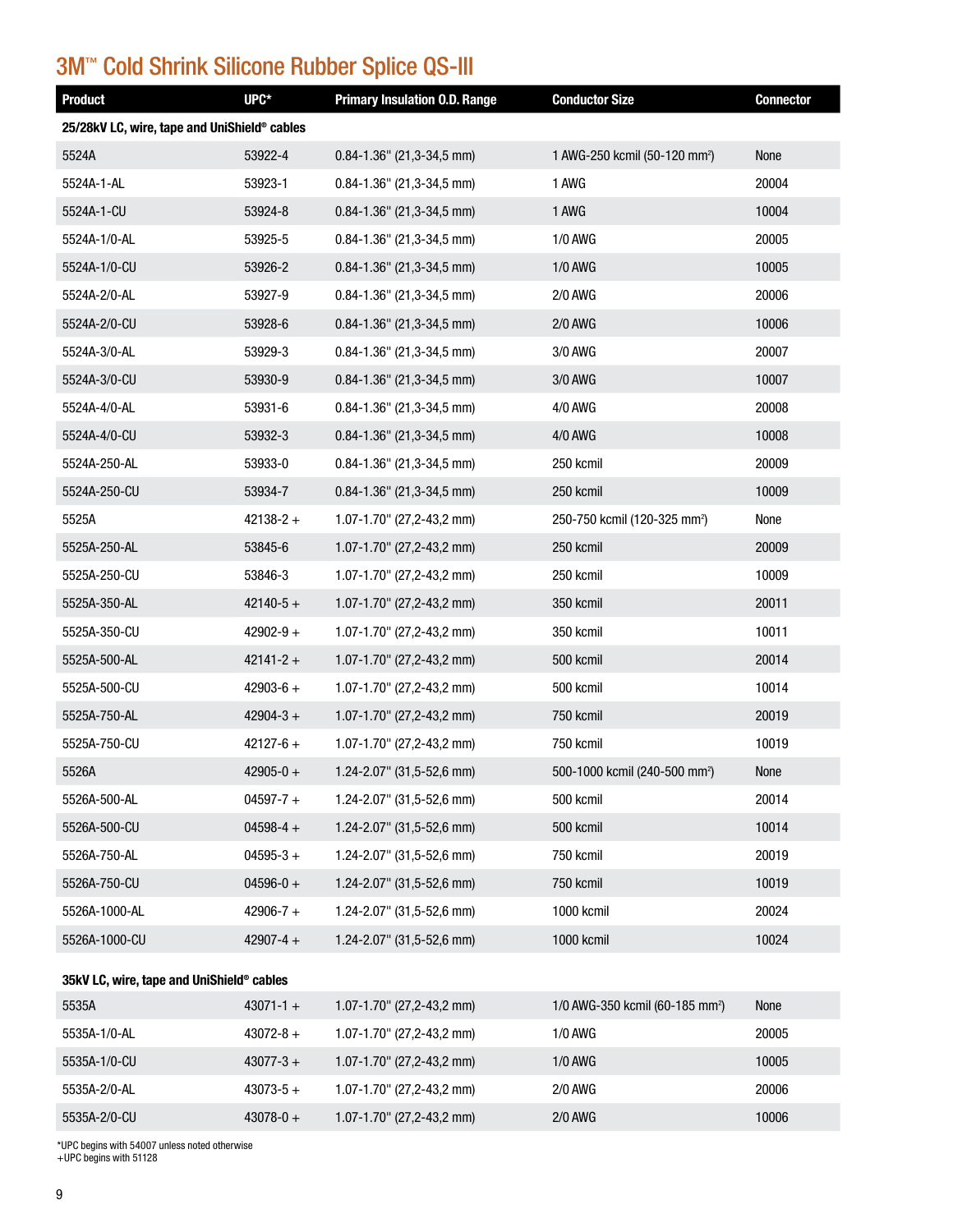| <b>Product</b>                            | $UPC^*$       | <b>Primary Insulation O.D. Range</b> | <b>Conductor Size</b>                     | <b>Connector</b> |  |  |
|-------------------------------------------|---------------|--------------------------------------|-------------------------------------------|------------------|--|--|
| 35kV LC, wire, tape and UniShield® cables |               |                                      |                                           |                  |  |  |
| 5535A-3/0-AL                              | $43074 - 2 +$ | $1.07 - 1.70$ " (27,2-43,2 mm)       | 3/0 AWG                                   | 20007            |  |  |
| 5535A-3/0-CU                              | $43079 - 7 +$ | $1.07 - 1.70$ " (27,2-43,2 mm)       | 3/0 AWG                                   | 10007            |  |  |
| 5535A-4/0-AL                              | $43075 - 9 +$ | $1.07 - 1.70$ " (27,2-43,2 mm)       | $4/0$ AWG                                 | 20008            |  |  |
| 5535A-4/0-CU                              | $43080 - 3 +$ | $1.07 - 1.70$ " (27,2-43,2 mm)       | 4/0 AWG                                   | 10008            |  |  |
| 5535A-250-AL                              | $43076 - 6 +$ | $1.07 - 1.70$ " (27,2-43,2 mm)       | 250 kcmil                                 | 20009            |  |  |
| 5535A-250-CU                              | $43081 - 0 +$ | $1.07 - 1.70$ " (27,2-43,2 mm)       | 250 kcmil                                 | 10009            |  |  |
| 5535A-350-AL                              | $04591 - 5 +$ | $1.07 - 1.70$ " (27,2-43,2 mm)       | 350 kcmil                                 | 20011            |  |  |
| 5535A-350-CU                              | $04592 - 2 +$ | 1.07-1.70" (27,2-43,2 mm)            | 350 kcmil                                 | 10011            |  |  |
| 5536A                                     | $43082 - 7 +$ | 1.24-2.07" (31,5-52,6 mm)            | 350-1000 kcmil (185-500 mm <sup>2</sup> ) | None             |  |  |
| 5536A-350-AL                              | $43083 - 4 +$ | 1.24-2.07" (31,5-52,6 mm)            | 350 kcmil                                 | 20011            |  |  |
| 5536A-350-CU                              | $43087 - 2 +$ | $1.24 - 2.07$ " (31,5-52,6 mm)       | 350 kcmil                                 | 10011            |  |  |
| 5536A-500-AL                              | $43084 - 1 +$ | $1.24 - 2.07$ " (31,5-52,6 mm)       | 500 kcmil                                 | 20014            |  |  |
| 5536A-500-CU                              | $43088 - 9 +$ | $1.24 - 2.07$ " (31,5-52,6 mm)       | 500 kcmil                                 | 10014            |  |  |
| 5536A-750-AL                              | $43085 - 8 +$ | $1.24 - 2.07$ " (31,5-52,6 mm)       | 750 kcmil                                 | 20019            |  |  |
| 5536A-750-CU                              | $43089 - 6 +$ | $1.24 - 2.07$ " (31,5-52,6 mm)       | 750 kcmil                                 | 10019            |  |  |
| 5536A-1000-AL                             | $43086 - 5 +$ | $1.24 - 2.07$ " (31,5-52,6 mm)       | 1000 kcmil                                | 20024            |  |  |
| 5536A-1000-CU                             | $43090 - 2 +$ | $1.24 - 2.07$ " (31,5-52,6 mm)       | 1000 kcmil                                | 10024            |  |  |
|                                           |               |                                      |                                           |                  |  |  |

#### **46kV LC, Wire Tape and UniShield® Cables**

| 5545A | 55089-2+ | $1.24 - 2.07$ " (31,5-52,6 mm) | 4/0 AWG-1000 kcmil**<br>$(120-500$ mm <sup>2**</sup> ) | None |
|-------|----------|--------------------------------|--------------------------------------------------------|------|
|-------|----------|--------------------------------|--------------------------------------------------------|------|

3M™ 5500A series splice kits are for tape, wire, LC (longitudinally corrugated) shielded cables, or Unishield® cables. The kits come with the splice body, a separate one-piece rejacketing tube and all components necessary to splice one cable. The kits can be ordered with or without a connector.

\*\*4/0 AWG and 250 kcmil cable may be used with aluminum connectors only—do not use 4/0 AWG or 250 kcmil copper connectors.

| <b>Product</b>            | UPC*          | <b>Primary Insulation O.D. Range</b> | <b>Conductor Size</b>                       | <b>Connector</b> |
|---------------------------|---------------|--------------------------------------|---------------------------------------------|------------------|
| <b>15kV 3-Core Cables</b> |               |                                      |                                             |                  |
| 5775A-MT                  | 53493-9       | $0.64 - 1.01$ " (16,3-25,7 mm)       | 2-4/0 AWG (35-95 mm <sup>2</sup> )          | None             |
| 5776A-MT                  | $44112 - 0 +$ | $0.84 - 1.38$ " (21,3-35,1 mm)       | 4/0 AWG-500 kcmil (95-240 mm <sup>2</sup> ) | None             |
| 5777A-MT                  | $44289 - 9 +$ | $1.04 - 1.70$ " (26,4-43,2 mm)       | 350-750 kcmil (185-325 mm <sup>2</sup> )    | <b>None</b>      |
| 25/28kV 3-Core Cables     |               |                                      |                                             |                  |
| 5786A-MT                  | 53937-8       | $0.84 - 1.36$ " (21,3-34,5 mm)       | 1 AWG-250 kcmil (50-120 mm <sup>2</sup> )   | <b>None</b>      |
| 5787A-MT                  | $43421 - 4 +$ | $1.07 - 1.70$ " (27,2-43,2 mm)       | 250-750 kcmil (120-325 mm <sup>2</sup> )    | None             |
| 5788A-MT                  | $43422 - 1 +$ | $1.24 - 2.07$ " (31,5-52,6 mm)       | 500-1000 kcmil (240-500 mm <sup>2</sup> )   | None             |
| 35kV 3-Core Cables        |               |                                      |                                             |                  |
| 5797A-MT                  | $43419-1+$    | $1.07 - 1.70$ " (27,2-43,2 mm)       | 1/0 AWG-350 kcmil (60-185 mm <sup>2</sup> ) | None             |
| 5798A-MT                  | $43420 - 7 +$ | $1.24 - 2.07$ " (31,5-52,6 mm)       | 350-1000 kcmil (185-500 mm <sup>2</sup> )   | None             |

3M™ 5700A-MT series splice kits are for three-conductor cables. The kits come with three splice bodies and all components, except connectors, necessary to splice, rejacket and re-armor one cable.

\*UPC begins with 54007 unless noted otherwise +UPC begins with 51128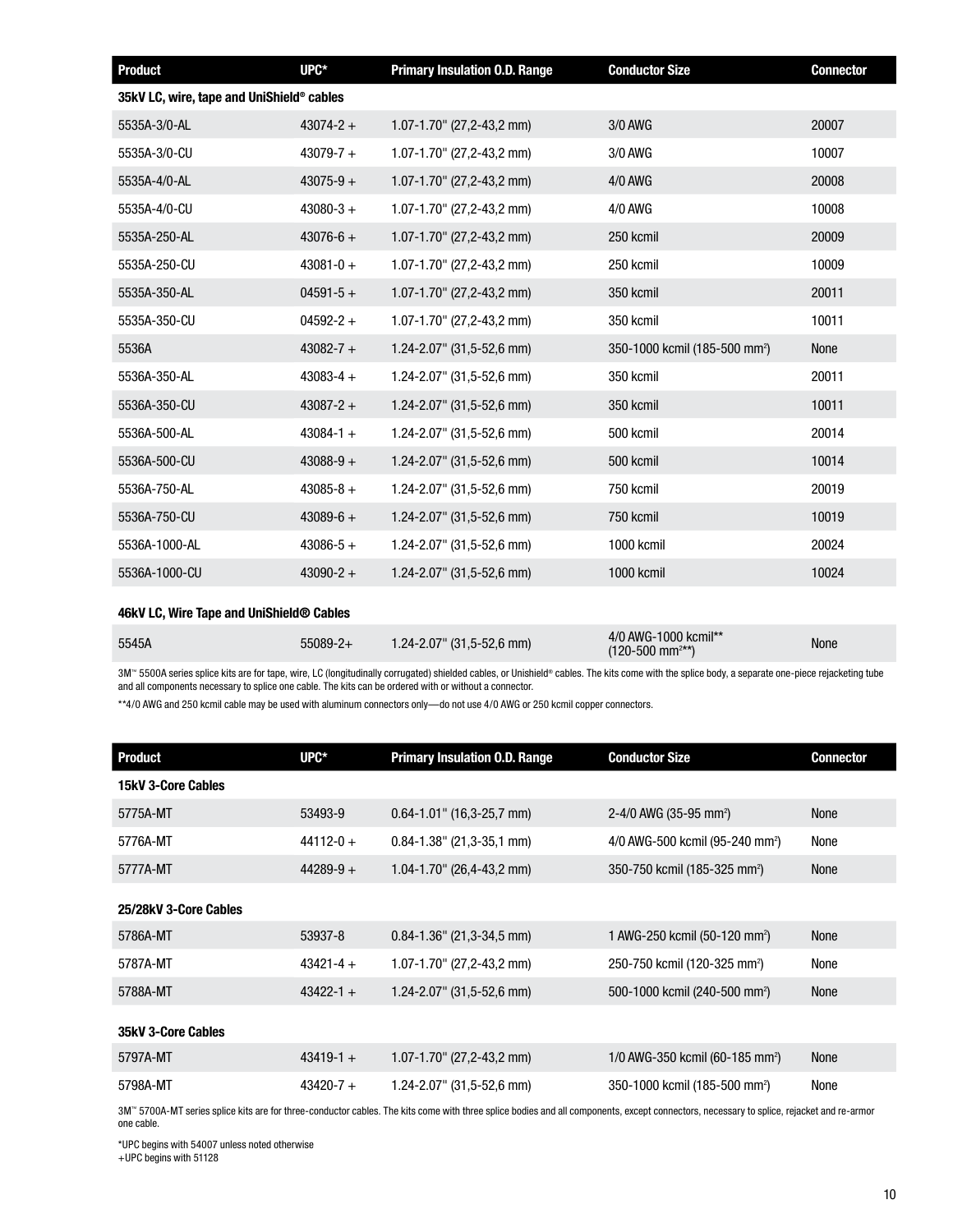# 3M™ Cold Shrink Silicone Rubber Splice QS-III single-core:

Installation in a few easy steps



1. Prepare cable and make connection. Position 3M™ Cold Shrink Silicone Rubber Splice QS-III components



2. Position splice and unwind core





3. Re-jacket Splice **4. Completed Splice** 4. Completed Splice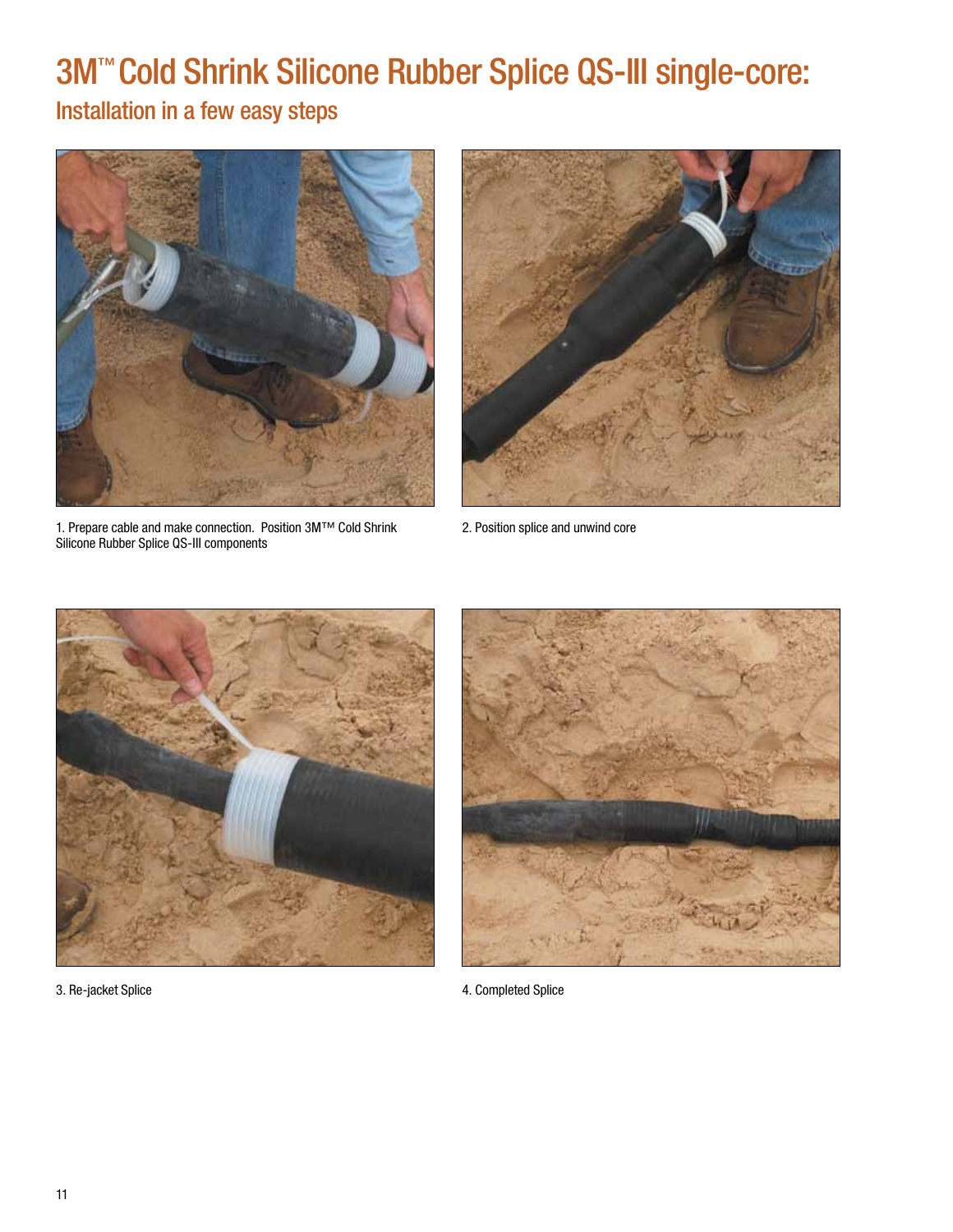# 3M™ Cold Shrink Silicone Rubber Splice QS-III three-core:

Installation in a few easy steps



1. Prepare cable and make connection. Position 3M™ Cold Shrink Silicone Rubber Splice QS-III components



2. Position splice and unwind core



3. Re-shield Splice 4. Re-jacket Splice



5. Re-jacket/Re-armor Splice